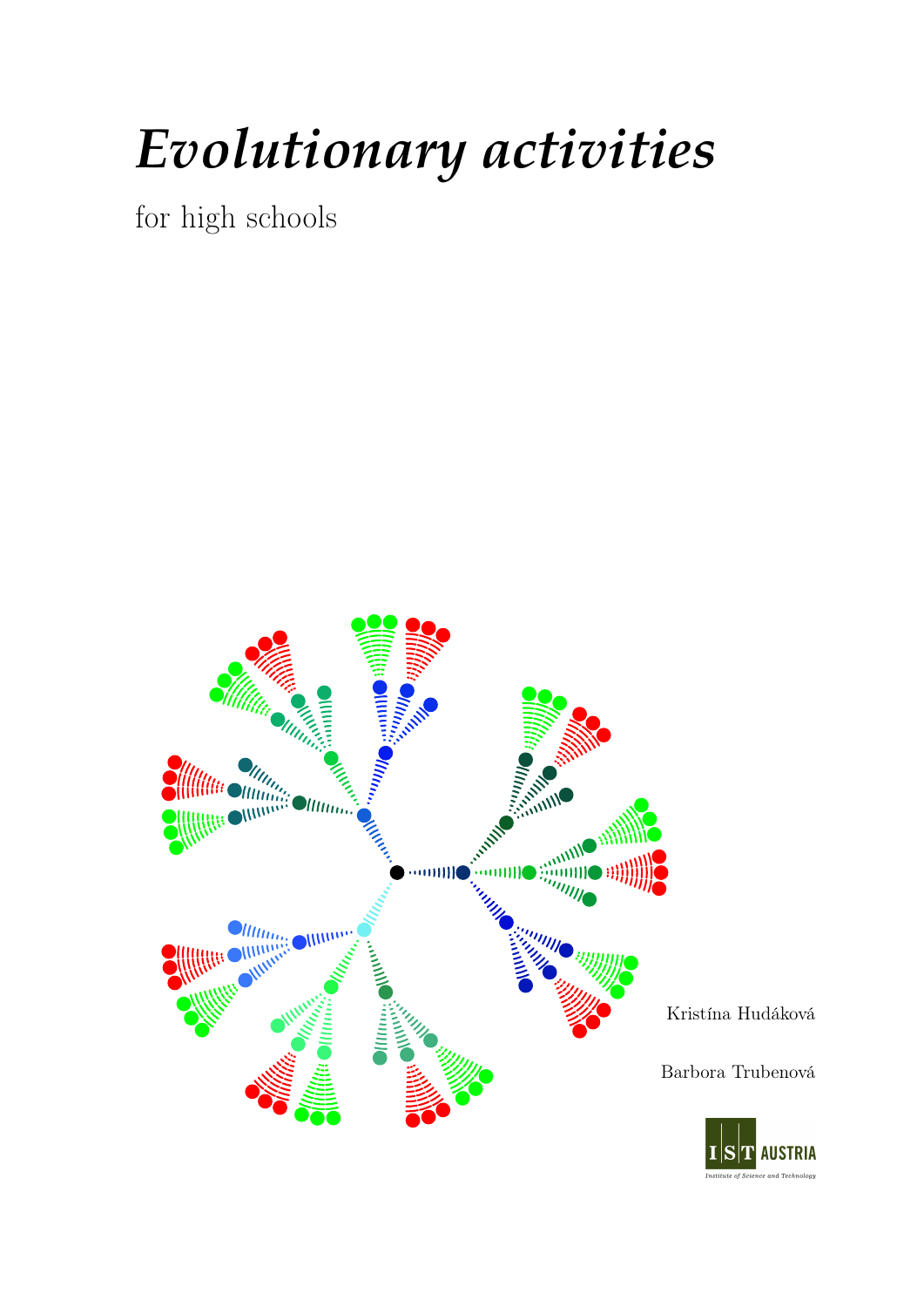Authors: Mgr. Kristína Hudáková, PhD., Mgr. Barbora Trubenová, PhD. Published: Bratislava, 2017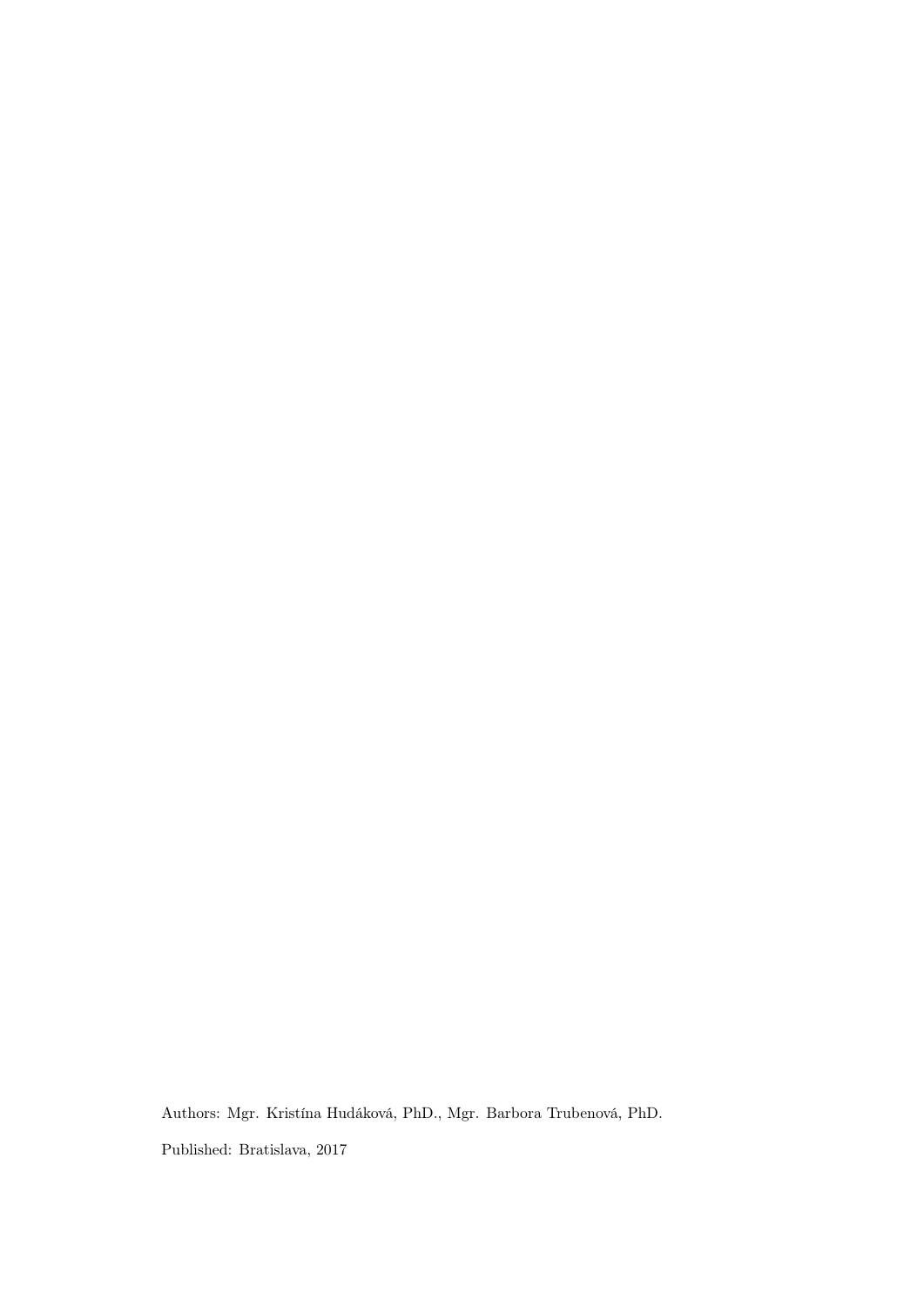## Contents

- 1 Adaptations to abiotic factors
- 2 How foxes became suited to cold climates
- 3 How does having wings help a seed to survive?
- 4 Florida Lizards Evolve Rapidly
- 5 Artificial selection in Brassica oleracea
- 6 Breeding Dragons
- 7 Population genetics and evolution: seeds surviving the winter
- 8 Modelling the bottleneck effect
- 9 Evolutionary relationships of plants
- 10 Modern evolutionary classification